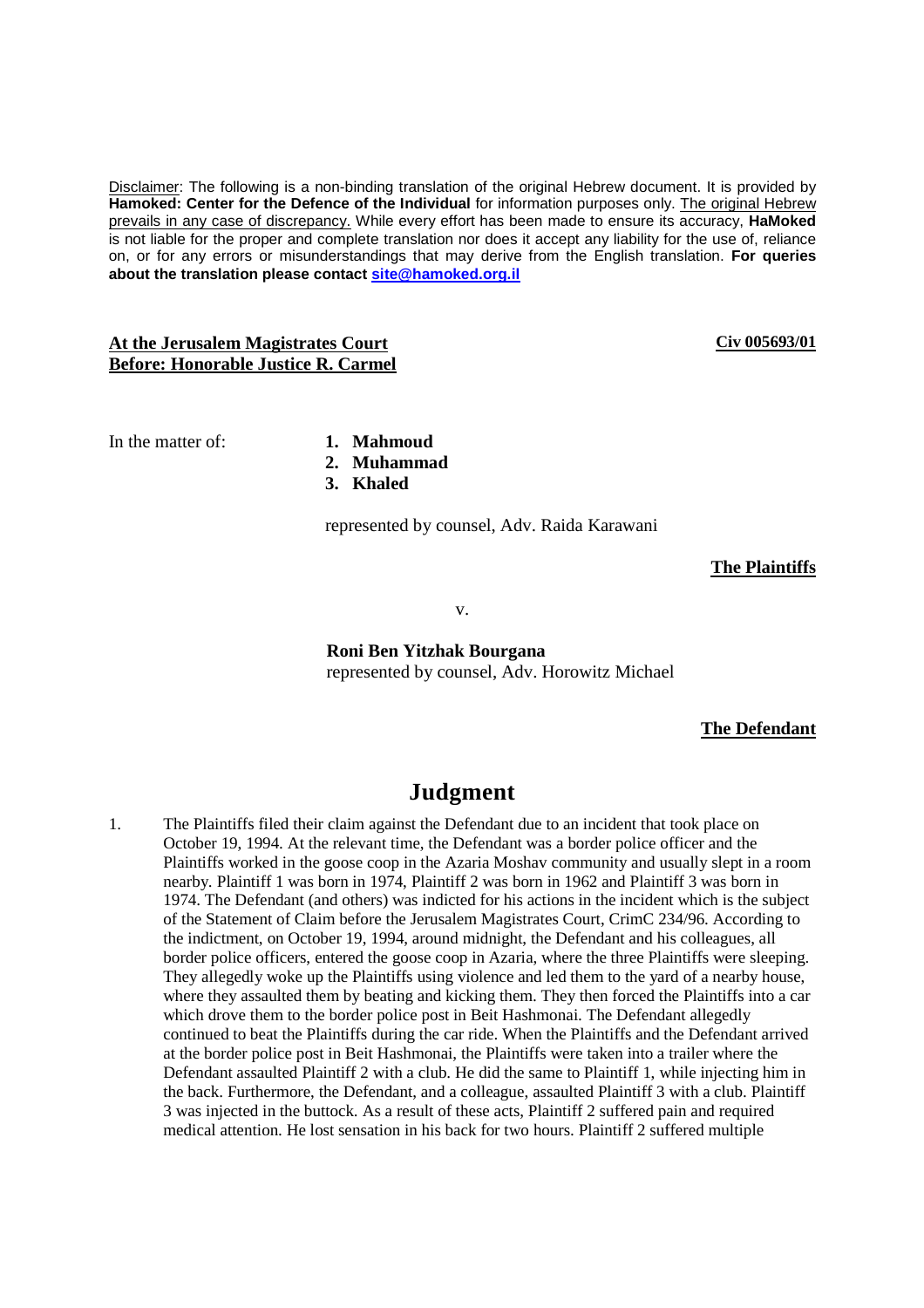hemorrhages in various parts of his body and also required medical attention, as did Plaintiff 3. In a long and reasoned verdict given by the Jerusalem Magistrates Court (Honorable Justice Noam), the Defendant was convicted of assault causing bodily harm (and of enticement). The verdict and sentencing decision indicate that the incident occurred at the time of the terrorist attack on bus no. 5 in Dizingoff Street in Tel Aviv. One of the Defendants in the criminal case sought to remove the Plaintiffs from Azaria in light of the closure imposed on the Judea and Samaria Area following the terrorist attack. The Plaintiffs were residents of the village of Yatta and lived near the goose coop where they were employed by a man by the name of Yosef Asaraf. That Defendant's intent to remove the Plaintiffs was carried out at the request of his relative, a man by the name of Meir Karmani, Asaraf's neighbor. The sentencing decision further indicates that Azaria is located outside the operational territory of the border police post in Beit Hashmonai and that the Defendant decided to take care of his friend's complaint. He arrived at the site with another friend and two of his subordinates, without notifying his superiors of the action. The findings made in the sentencing decision with respect to the Defendant include the following: When the Defendant woke up the Plaintiffs in the room where they had been sleeping, close to the goose coop, he assaulted them. Subsequently, in the yard, the Defendant beat Plaintiffs 1 and 3 while conducting a search on their person. During the drive, the Defendant beat the Plaintiffs on the legs with an instrument that was present in the vehicle (the beatings were found not to have been powerful and left no marks). When they arrived at the trailer site, the Defendant took the Plaintiffs into a trailer, where he beat all three with a club, and then, as detailed, injected two of them with a syringe.

- 2. **At the very commencement of proceedings, parties agreed that following a short written summary, the Court would make its ruling on the amount of damages in accordance with documents filed with the Court, the Court's discretion and the provision contained in Sec. 79 a (a) of the Court Ordinance (Incorporated Version) 5744-1984. This consent followed the Plaintiffs' waiver of filing a medical opinion with respect to the injuries they suffered. This consent and, naturally, the peremptory decision in the criminal case, have removed the question of liability.**
- 3. In their summations, the Plaintiffs repeated the description of the events as detailed above, and referred to the medical reports prepared the day after the incident. According to the medical report with respect to Plaintiff 1, prepared by Dr. Ahmed Mahmoud al-Jabur of the Yatta Medical Center, after hearing his complaints, the Plaintiff was advised to have comprehensive medical tests done and to rest in his home for one month. A similar document was given to Plaintiff 2. He was instructed to be tested by a urologist, an orthopedist and a surgeon. Plaintiff 3 was given a medical report by Dr. 'Abdallah Husan Hassan. The report lists the Plaintiff's complaints. No further medical documents were submitted. It was alleged that Plaintiffs 1 and 2 were unable to work for a month and that Plaintiff 3 found alternative work only seven months later, due to the fear the incident generated. It was alleged that the Plaintiffs suffered mental harm and that they were subjected to humiliation and terror. The Defendant was alleged to have forced them to sing songs praising the border police. In summary, counsel for the Plaintiffs argued that the Plaintiffs' human dignity and their rights to liberty and physical integrity were trampled underfoot. Counsel for the Plaintiffs referred to other, similar cases, with respect to findings on the amount of compensation to be paid and sought to have the non-fiscal damages paid to the Plaintiffs stand at 40,000 shekels. Counsel also asked to rule additional damages at the amount of 6,373 shekels each to Plaintiffs 1 and 2 and a similar amount of 26,611 shekels to Plaintiff 3 for loss of earnings. Conversely, in his summations, the Defendant argued that the medical reports submitted by the Plaintiffs themselves indicated that the mental and physical harm done to them was not serious at all. The Defendant raised arguments with respect to his finances and the trauma he